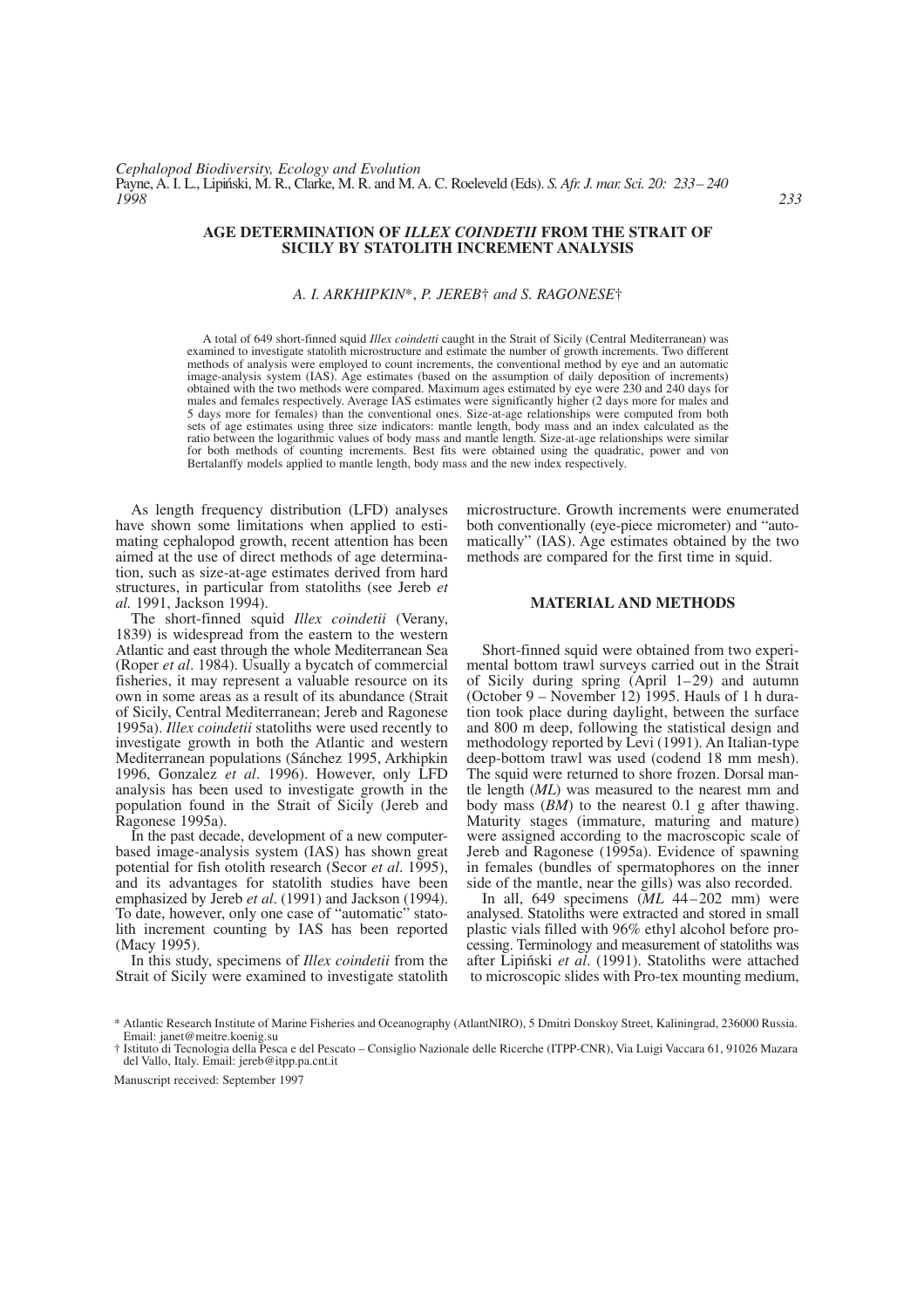*234 Cephalopod Biodiversity, Ecology and Evolution South African Journal of Marine Science 20*



Fig. 1: Light micrograph of the ground statolith from *Illex coindetii* caught in the Strait of Sicily (immature female, 96 mm *ML*, age 109 days). Nucleus (N), postnuclear zone (PN), dark zone (DZ), peripheral zone (PZ)

ground and polished on both sides with wet waterproof sandpaper (600 and 1 000 grit), embedded in Canada balsam and covered with a coverslip. Prepared slides were placed in an oven at 80–90°C for one hour to dry the balsam and to improve the resolution of growth increments. Statolith microstructure was examined under transmitted light using a compound optical microscope  $(\times 400)$ .

Daily growth increments have not yet been validated in *Illex coindetii* statoliths. However, validation and culture studies have shown that statolith increments are produced daily in several other squid species, including the congener *Illex illecebrosus* (see Jackson 1994 for a review). As increments in *Illex coindetii* statoliths closely resemble those of *Illex illecebrosus*, they are for the current purposes assumed to be laid down daily. The total number of growth increments within each statolith was therefore taken to represent squid age in days. Hatching dates were back-calculated.

Growth increments were counted from the nucleus to the edge of the dorsal dome, using two independent methods. One author (AIA) employed the "conventional" reading method using an eye-piece micrometer (Dawe and Natsukari 1991), whereas the other authors employed the image-analysing system (IAS). Results obtained with the first method are herein referred to as "conventional" (*Cres*), and those obtained with the second method as "automatic" or "IAS"  $(IAS_{res}).$ 

The IAS consisted of a Pentium processor PC with two monitors, a monochrome video camera, and a monochromatic frame-grabber board upgraded to a dual monitor configuration. Specific software (OPTIMAS 1992) was used for enhancement of the statolith image and data collection. This software allows the operator to perform the basic applications given within the package and/or to build up specific applications to fulfil specific requirements. The latter approach was followed in this study, and the program IASAS-Increment Reading (Bonanno *et al.* 1996) was developed. The program identifies growth increments as a continuous series of peaks and valleys along a luminance (or "grey" values) scale. One of the most signi-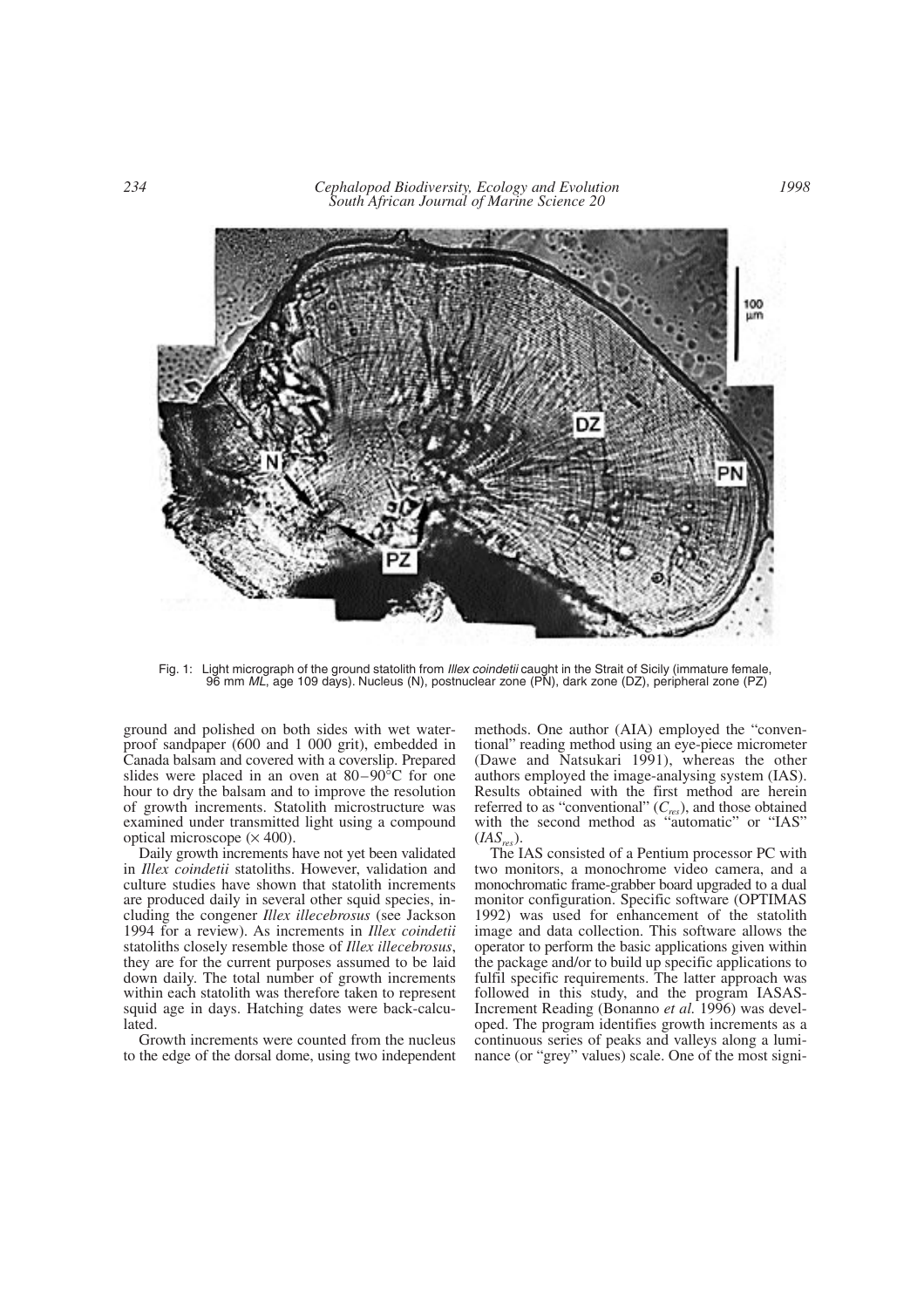

Fig. 2: Relationships between conventional and IAS counts for (a) male and (b) female *Illex coindetii*

ficant utilities implemented was the facility to count increments along three different axes, having the same origin and ending on the same increment, so gaining an idea of the precision associated with each age estimate. As an image of an entire statolith is rarely acquired at once, the procedure must generally be repeated on subsequent areas until the whole reading is complete, so it is actually "semi-automatic". Increments were counted on images under a  $600 \times$  magnification Table I: Descriptive statistics for *Illex coindetii* used to compare conventional (*Cres*) and automatic (*IASres*) increment counts; *DIFF* denotes the difference between *Cres* and *IASres* (equivalent to age). *CV* is the coefficient of variation of the *IASres* and *SE* the standard error of the mean values

| Statistic                                                                                   | $ML$ (mm) $BM$ (g) |                | $C_{res}$ | $IAS_{res}$ | CV(%) | <b>DIFF</b> |
|---------------------------------------------------------------------------------------------|--------------------|----------------|-----------|-------------|-------|-------------|
| Males (n = 201, Paired t-test: $H_0$ DIFF = 0; df = 200; t = 2.44;<br>$p = 0.016*)$         |                    |                |           |             |       |             |
|                                                                                             |                    |                |           |             |       |             |
| Minimum                                                                                     | 46                 | $\overline{4}$ | 77        | 81          | 0.1   | -41         |
| Maximum                                                                                     | 171                | 191            | 230       | 226         | 18.8  | 36          |
| Mean                                                                                        | 109.8              | 58.9           | 141.6     | 143.8       | 6.6   | $-2.2$      |
| SE                                                                                          | 1.93               | 2.8            | 2.42      | 2.47        | 0.26  | 0.91        |
| Females (n = 165, Paired t-test: $H_0$ DIFF = 0; df = 164;<br>$t = 5.145$ ; $p = 0.000$ **) |                    |                |           |             |       |             |
| Minimum                                                                                     | 41                 | 3              | 75        | 68          | 0.7   | -61         |
| Maximuml                                                                                    | 202                | 246            | 240       | 256         | 20.2  | 46          |
| Mean                                                                                        | 131.5              | 78.7           | 150.4     | 155.5       | 6.5   | $-5.1$      |
| SE                                                                                          | 3.12               | 4.64           | 2.63      | 2.73        | 0.28  | 1.00        |
|                                                                                             |                    |                |           |             |       |             |

\* Significant  $(p < 0.05)$ 

\*\* Highly significant (*p* < 0.01)

objective, using transmitted light.

Statoliths from the spring sample  $(n = 407)$  were used to compare IAS and conventional results. Of these, 41 (18 males and 23 females) were considered "not readable" by the IAS*.* This was attributed to poor preparation of some statoliths (debris in the embedding resin), but a  $\chi^2$  test was also used to test the possible presence of a sex effect on readibility. For the remaining 366 statoliths, the difference between the conventional and the automatic results  $(DIFF = C_{res} - IAS_{res})$  was tested separately for males and females after an analysis of variance was performed to test for any significant sex effect. An approximation of the coefficient of variation was calculated for each IAS estimate as follows:

$$
CVIAS = (IAS_{max} - IAS_{min})/IAS \times 100,
$$

where *IAS<sub>max</sub>* and *IAS<sub>min</sub>* are maximum and minimum values of the IAS.

Table II: Analysis of variance table.The columns give degrees of freedom, the mean square for each source of variation, the *F* statistic and the *p*-value corresponding to each *F* statistic

| Source of variation                                                                                                          | df | Mean square                                 | F                                                                |                            |
|------------------------------------------------------------------------------------------------------------------------------|----|---------------------------------------------|------------------------------------------------------------------|----------------------------|
| <b>Sex</b><br>Hatching period of males<br>Hatching period of females<br>Maturity stage of males<br>Maturity stage of females | 4  | 776.66<br>356.77<br>56.92<br>305.87<br>8.06 | 4.67<br>2.18<br>$0.339 \mid 0.852$<br>1.84<br>$0.048 \mid 0.953$ | $0.031*$<br>0.072<br>0.161 |

\* Significant  $(p < 0.05)$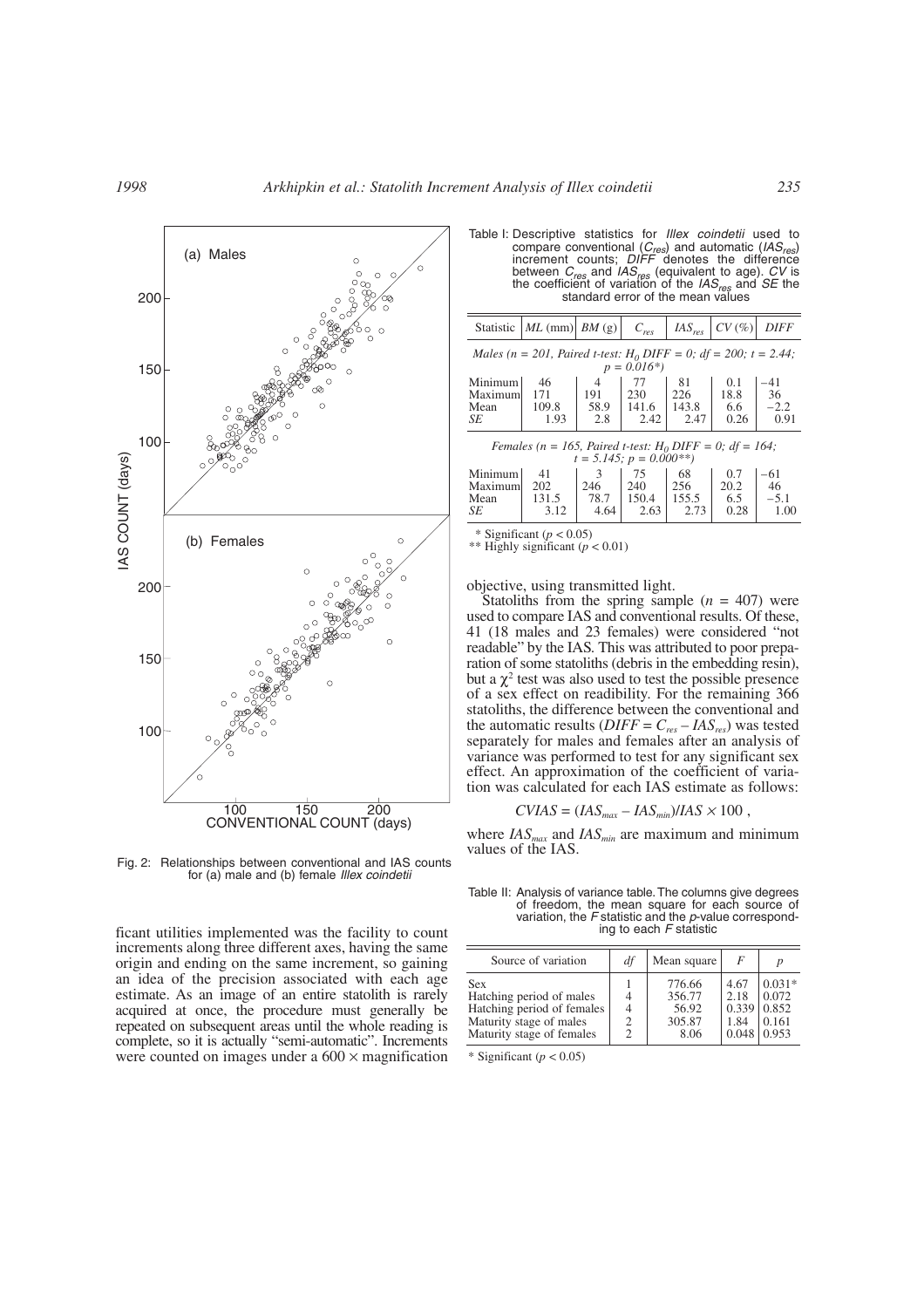

Fig. 3: Relationship between mantle length and the number of increments (age, days) for (a) male and (b) female *I. coindetii*, according to the models and coefficients listed in Table IV. The dashed lines represent the age curve determined using the IAS, the solid lines the conventional count

100 130 160 190 220 CONVENTIONAL COUNT (DAYS)

Five hatching periods obtained by back-calculation (using conventional reading results; Period  $1 =$ August-September 1994; Period 2 = October 1994; Period 3 = November 1994; Period 4 = December 1994; Period  $5 =$  January 1995) were also examined to test any related increment-counting differences.



Fig. 4: Relationship between body mass and the number of increments (age, days) for (a) male and (b) female *I. coindetii*, according to the models and coefficients listed in Table IV. The dashed lines represent the age curve determined using the IAS, the solid lines the conventional count

Absolute (daily) growth rates (*AGR* = *SIZE*/*AGE*) were computed to assess possible differences between different hatching and maturation periods. *ML* and *BM* were both considered as size indicators, and *AGE* was taken as the result of the conventional reading technique.

Coefficients of the length-mass relationships were computed for each sex on the base of the classic allo-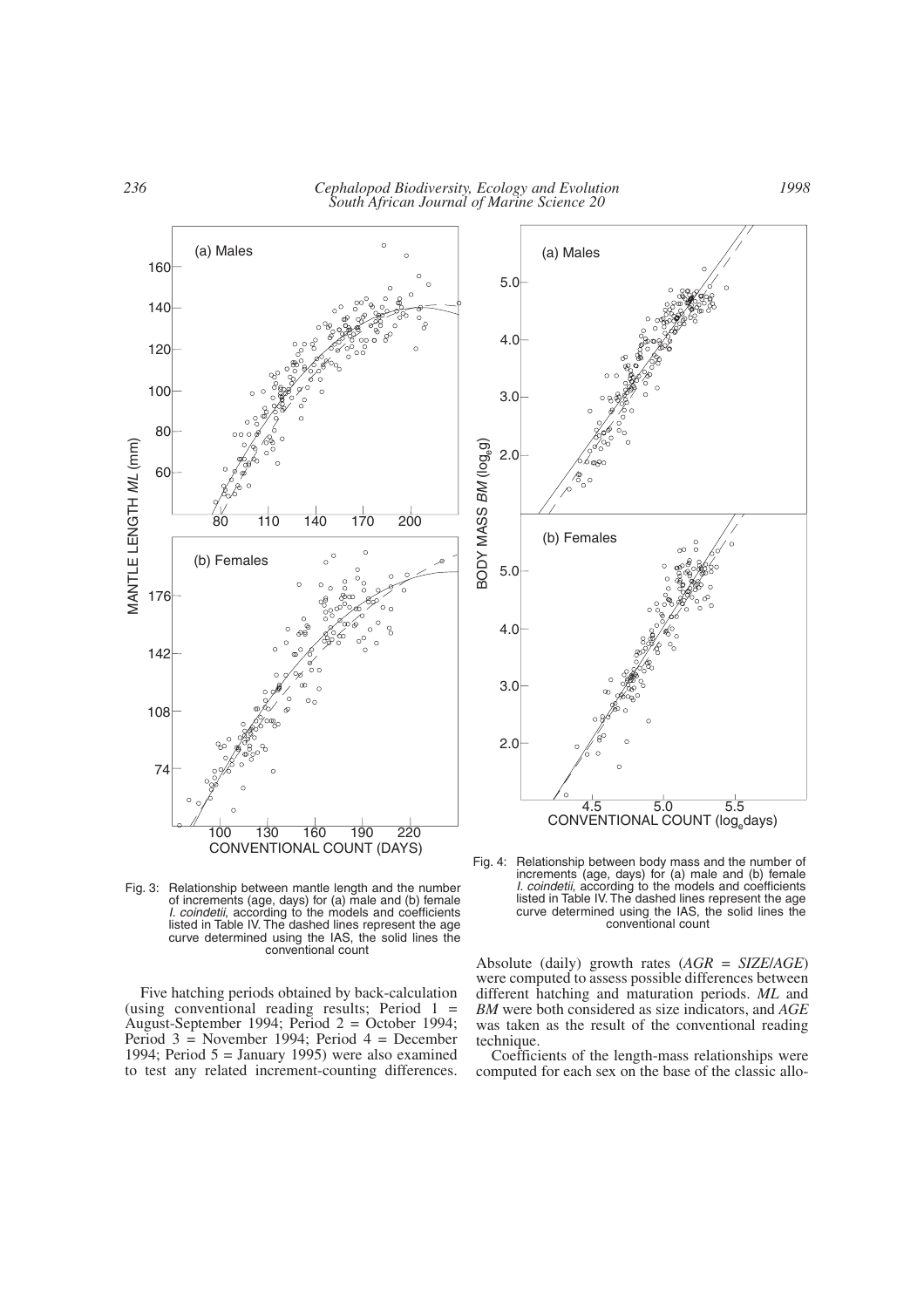| Hatching period                                                                                 | <b>Males</b>               |                                        |                                                                              | Females                                                                      |                      |                      |                                                                              |                                                                              |
|-------------------------------------------------------------------------------------------------|----------------------------|----------------------------------------|------------------------------------------------------------------------------|------------------------------------------------------------------------------|----------------------|----------------------|------------------------------------------------------------------------------|------------------------------------------------------------------------------|
|                                                                                                 | $\boldsymbol{n}$           | %Mat                                   | $AGR_{ML}$                                                                   | $AGR_{RM}$                                                                   | n                    | %Mat                 | $AGR_{ML}$                                                                   | $AGR_{RM}$                                                                   |
| 1. September 1994<br>2. October 1994<br>3. November 1994<br>4. December 1994<br>5. January 1995 | 17<br>50<br>44<br>65<br>25 | 100<br>98.0<br>59.1<br>9.2<br>$\Omega$ | 0.689(0.011)<br>0.780(0.008)<br>0.807(0.009)<br>0.809(0.012)<br>0.686(0.018) | 0.550(0.015)<br>0.593(0.016)<br>0.415(0.020)<br>0.238(0.013)<br>0.102(0.009) | 19<br>47<br>41<br>45 | 89.5<br>80.8<br>24.4 | 0.856(0.018)<br>0.941(0.013)<br>0.894(0.020)<br>0.803(0.016)<br>0.670(0.030) | 0.775(0.054)<br>0.700(0.030)<br>0.457(0.039)<br>0.220(0.017)<br>0.100(0.013) |

Table III: Mean absolute daily growth rate (*AGR*) in mantle length (*ML*, mm) and body mass (*BM*, g) for male and female *Illex coindetii* hatched in different periods. %*M* and *n* denote the percentage of mature squid and the total number of squid. *SE* of mean in parenthesis

metric (power) formula after log<sub>e</sub> transformation of the data. The variable  $LRSIZE = lnBM/lnML$  was computed and tested as a single condition index.

Based on the necessary assumption (one discrete sample was used for comparison) of infra-cohort invariance within the whole growth pattern, possible differences between size-at-age curves computed with conventional reading results and IAS results were tested, using *ML*, *BM* and *LRSIZE* as size indicators. After a preliminary exploratory analysis on scatterplots, interpolated by a smoothing technique (Lowess, in SYSTAT 1992), five models were tested: the quadratic and linear models to investigate *ML*, the log-linearized power model to investigate *BM*, the von Bertalanffy model to investigate *LRSIZE* and the Gompertz model for all three parameters. A weighted regression was employed for IAS age estimates, where the weighting factor *WF* corresponded to the reciprocal of the IAS result variation coefficient (i.e. *WF* = 1/*CVIAS*). The mean square error was used as an index to compare the goodness of fit of the different models and ageing methods.

Statoliths from the autumn sample  $(n = 242)$  were examined conventionally to count growth increments within different growth zones of the statolith.

### **RESULTS**

Growth increments within statolith microstructure can be grouped into three growth zones, namely the inner postnuclear zone, the median dark zone and the outer peripheral zone (Fig. 1). They start depositing from the rounded nucleus (maximum diameter 20–24 µm). The postnuclear zone is translucent under transmitted light, and growth increments are narrow  $(1.8-2 \mu m)$ . In 95% of the squid examined, there was a prominent check within the inner postnuclear zone (Fig. 1). The number of increments between the nucleus and this check ranged from 7 to 20 (mean 11.4, *SD* = 2.44). The total number of

growth increments within the inner postnuclear zone (PNZ) was analysed separately for squid captured in spring and autumn. Within each sample, the frequency distribution was unimodal and close to a normal distribution. Mean values were similar for males and females (Spring: male PNZ = 32.7, *SD* = 3.74; female PNZ = 33.4, *SD* = 3.92. Autumn: male PNZ = 38.7,  $SD = 4.02$ ; female  $PNZ = 38.5$ ,  $SD = 4.06$ ), but different when comparing the two seasons. At the transition between the inner postnuclear and the dark zones, there was no check. Growth increments decreased in width in the periphery of the PNZ, then broadened rather sharply in the inner part of the dark zone. The dark zone was opaque and bore the widest growth increments  $(4-5 \mu m)$ , but then the increments narrowed gradually (to  $2-2.5 \mu m$ ) in the outer part of the peripheral zone. The transition between dark and peripheral zones could not be distinguished by increment width (Fig. 1).

Conventional age-at-length data analysed in relation to different maturity stage gave slightly different results for the spring and autumn samples, most evident when considering females. Modal sizes of largest squid (females of 160–170 mm *ML*, males of 130–140 mm *ML*; Jereb and Ragonese 1995a) was at ages of about 180 and 200 days respectively. First maturity in females was at an age of 120 days in the autumn sample and at 150 days in the spring sample. Age of the spawning females (autumn sample) ranged between 150 and 178 days. Males start maturing a little earlier than females. The youngest mature males in the samples analysed were about 130 and 120 days old in the spring and autumn samples respectively.

The hypothesis that sex had a significant effect on statolith readability by the IAS was rejected ( $\chi^2$  = 1.60,  $p > 0.2$ ), indicating that problems encountered by the system were probably related to statolith preparation.

A graphic comparison of the results of conventional and IAS increment counting is presented in Figure 2. In both cases, there was an almost continuous linear correlation and no particular increase of variance. Statistics relevant to the analysis are given in Table I. Although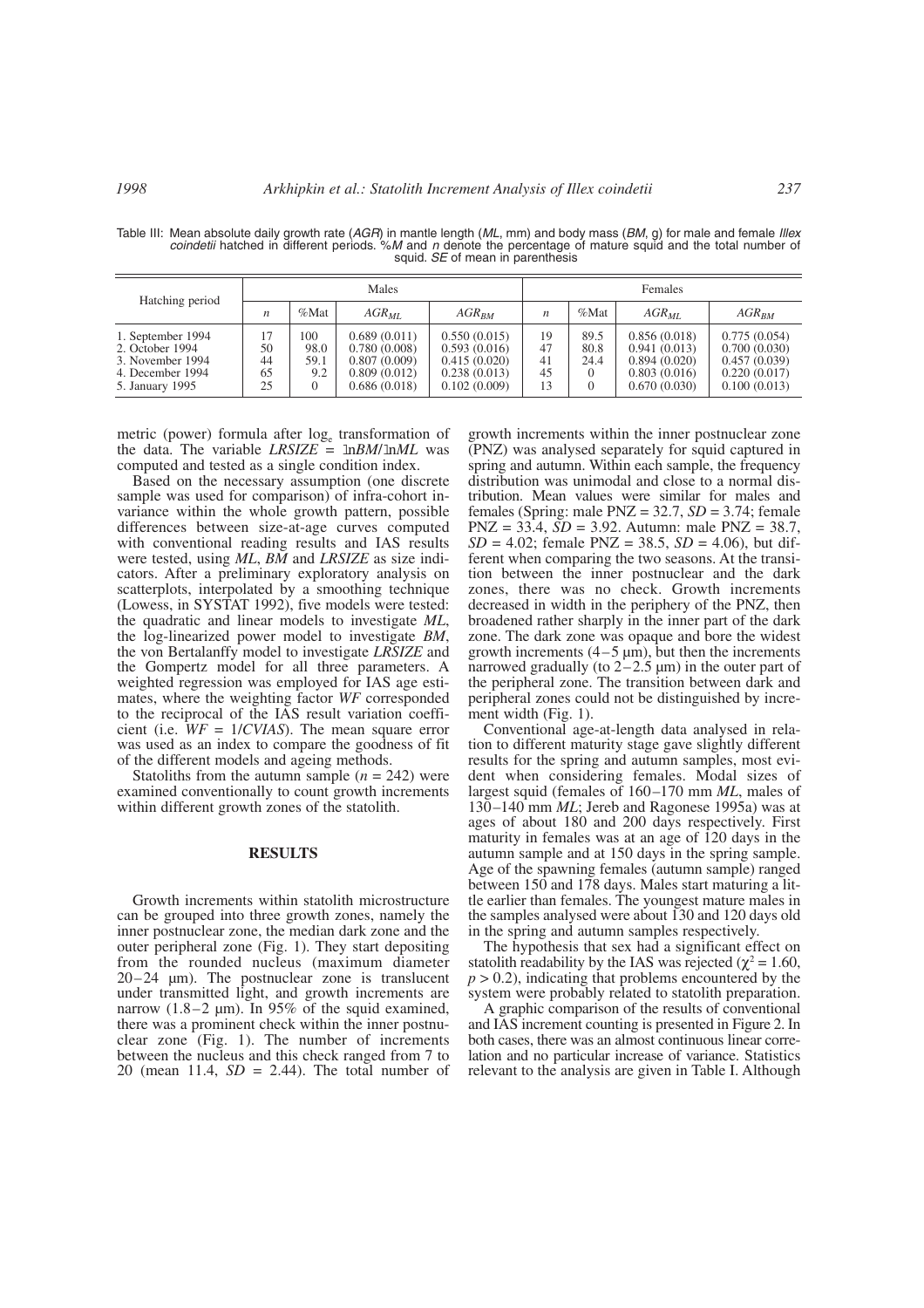the average values of the counts were very close for the two methods, the difference variable value (*DIFF*) is higher in females than males, whereas the approximate mean coefficient of variation appeared to be the same in both sexes. The different size range of males and females could be considered one possible source of the discrepancy between the results for the two sexes, but there was no significant trend in the relationship between *DIFF* and size (*ML*, *BM* and *LRSIZE*) using a linear (Pearson) correlation  $(0.066 < p < 0.895)$ . Results indicated that IAS counts tend to exceed counts tend to exceed conventional counts. A paired *t*-test showed that the IAS counts were statistically higher ( $p < 0.05$ ) than conventional ones (Table I), with a mean value of  $+2$  and  $+5$ increments for males and females respectively. Results of the ANOVA carried out to test whether the differences related to hatching time and maturity stage are provided in Table II. For both sexes, the differences appeared to be independent of maturity stage and hatching period.

Absolute growth rates (*AGR*) for the various hatching periods are listed in Table III. *AGR* in terms of mantle length was lower in juveniles and old specimens of both sexes, whereas *AGR* in terms of body mass increased continuously with age, consistently in females and with a trend in males. The onset of maturity appeared to have no particular effect on *AGR*, with the exception of a slight decrease in the oldest specimens. As expected, males matured earlier than females, and *AGR* diverged after this critical period. Mature females grew faster than males.

The estimated length-mass relationships were similar to those computed previously by Ragonese and Jereb (1992), and yielded the results below.

| <b>Statistic</b>  | Males | Females |
|-------------------|-------|---------|
| Number            | 201   | 165     |
| Minimum           | 0.375 | 0.296   |
| Maximum           | 1.028 | 1.048   |
| Mean              | 0.793 | 0.814   |
| Standard error SE | 0.011 | 0.012   |

Descriptive statistics computed for the *LRSIZE* variable show how the index tends to reduce the differences in size and to allow an easier comparison between sexes.<br>Size-at-age curves computed using the different

| <b>Sex</b>          | Intercept | SE<br>intercept |       | Slope $ SE$ slope | r <sup>2</sup> |
|---------------------|-----------|-----------------|-------|-------------------|----------------|
| Males $(n = 201)$   | $-11.170$ | 0.205           | 3.198 | 0.044             | 0.964          |
| Females $(n = 165)$ | $-9.674$  | 0.141           | 2.830 | 0.029             | 0.983          |



Fig. 5: Relationship between *LRSIZE* index and the number of increments (age, days) for (a) male and (b) female *I. coindetii*, according to the models and coefficients listed in Table IV. The dashed lines represent the age curve determined using the IAS, the solid lines the conventional count

models are shown in Figures 3–5, and coefficients of the estimates are provided in Table IV. The best fit was observed for the von Bertalanffy model with *LRSIZE* as size indicator for both IAS and conventional age-determination methods. The Gompertz model fitted the data poorly and no reasonable esti-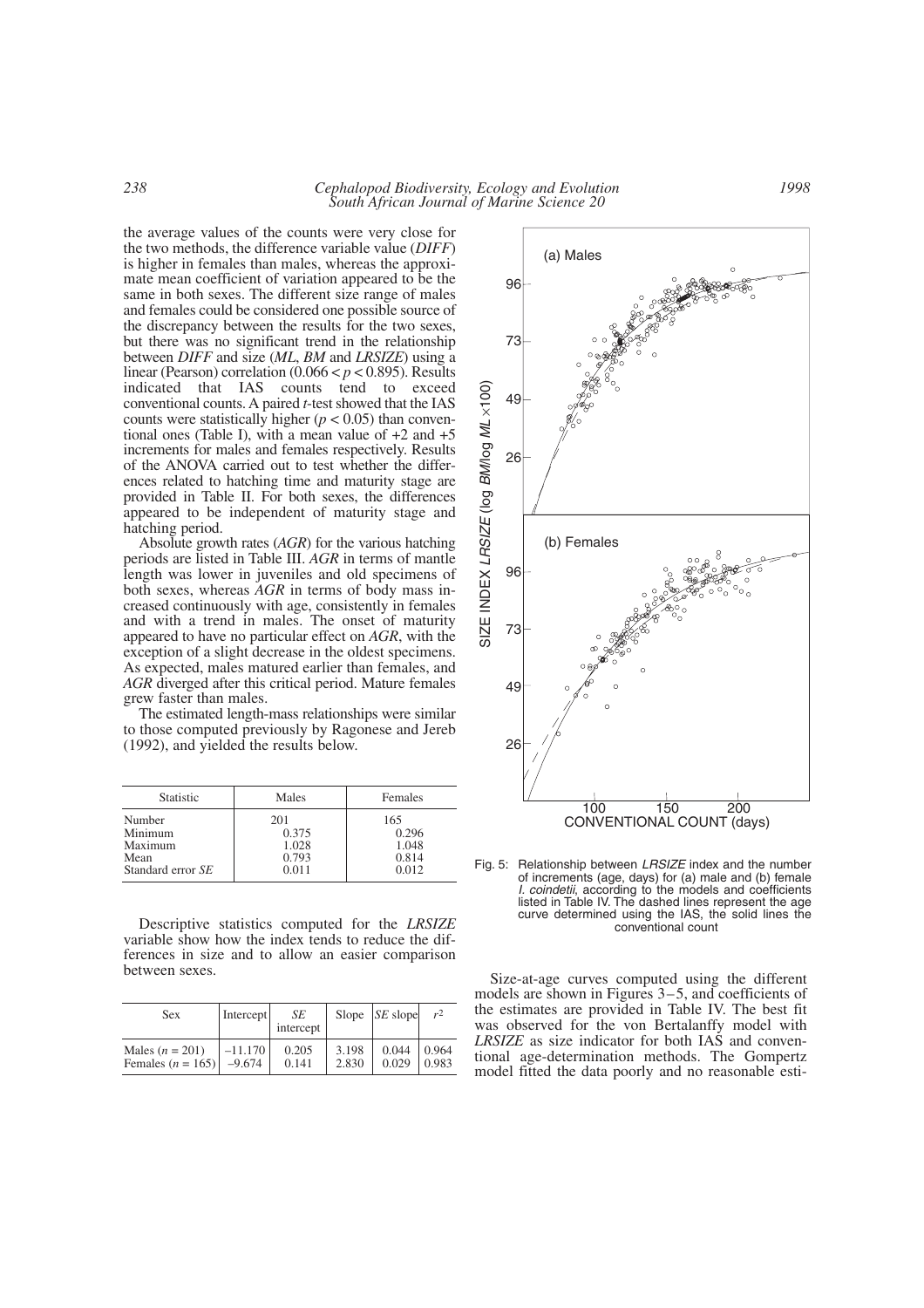| <b>Sex</b> | Ageing method | Model                                                                              | <b>MSE</b> |
|------------|---------------|------------------------------------------------------------------------------------|------------|
|            |               | Variables: $y =$ mantle length (mm); $x =$ age (days)                              |            |
| Males      | Conventional  | Quadratic: $y = -0.0058 x^2 + 2.392x - 106.2$<br>$SEs - (0.0006) (0.1610) (11.27)$ | 89.4       |
|            | <b>IAS</b>    | Quadratic: $y = -0.0054 x^2 + 2.355x - 114.9$<br>$SEs - (0.0007) (0.2244) (16.32)$ | 45.8       |
| Females    | Conventional  | Quadratic: $y = -0.0056 x^2 + 2.768x - 151.9$<br>$SEs - (0.0010) (0.2971) (21.88)$ | 240.8      |
|            | <b>IAS</b>    | Quadratic: $y = -0.0035 x^2 + 2.113x - 109.0$<br>$SEs - (0.0010) (0.3130) (23.71)$ | 72.4       |
|            |               | Variables: $y = body$ mass (log <sub>e</sub> g); $x = age$ (log <sub>e</sub> days) |            |
| Males      | Conventional  | Power-log: $y = -13.454 + 3.493x$<br>$SEs - (0.453) (0.092)$                       | 0.105      |
|            | <b>IAS</b>    | Power-log: $y = -13.802 + 3.524x$<br>$SEs - (0.638) (0.130)$                       | 0.054      |
| Females    | Conventional  | Power-log: $y = -15.466 + 3.899x$<br>$SEs - (0.618) (0.124)$                       | 0.137      |
|            | <b>IAS</b>    | Power-log: $y = -14.799 + 3.737x$<br>$SEs - (0.736) (0.147)$                       | 0.043      |
|            |               | Variables: $y = LRSIZE$ ((log, g)/(log, mm)); $x = age$ (days)                     |            |
| Males      | Conventional  | VBF: $y = 1.037*(1 - exp - 0.0194*(x - 56.4))$<br>$SEs$ (0.0148) (0.0011) (1.92)   | 0.0024     |
|            | <b>IAS</b>    | VBF: $y = 1.064*(1-\exp(-0.0161*(x-54.9)))$<br>SEs (0.0248) (0.0013) (3.12)        | 0.0015     |
| Females    | Conventional  | VBF: $y = 1.106*(1-\exp(-0.0147*(x-51.7)))$<br>SEs (0.0214) (0.0010) (2.68)        | 0.0031     |
|            | <b>IAS</b>    | VBF: $y = 1.162*(1-\exp(-0.0111*(x-41.5)))$<br>$SEs$ (0.0281) (0.0007) (3.53)      | 0.0011     |

Table IV: Size-at-age of *Illex coindetii* males and females which gave the minimum mean square error (*MSE*) of the models tested. The standard error of the estimated coefficient is given in parenthesis. VBF = von Bertalanffy form

mates for any of the size indicators could be obtained with that model.

#### **DISCUSSION**

The postnuclear zone of the statolith is considered to represent the larval stage of *Illex* (Balch *et al*. 1988, Arkhipkin 1990). In this study, the mean number of growth increments of the autumn sample (mainly summer-hatched squid) indicated a larval stage of about 39 days, similar to that of African populations of *I. coindetii* (Arkhipkin 1996). The paralarval period of the spring sample (mainly autumn and winter-hatched squid) was 33 days. This may be related to more favourable conditions during paralarval development.

Results obtained with the IAS and *ad hoc* developed program were very satisfactory in terms of time saving, considering the time taken for both increment reading and automatic and direct storage/analysis of data. Moreover, facility to obtain a range of measures within a "single" reading event permits weighting of the estimates, which is not possible with the conventional

method. Differences between the estimates obtained by the two methods were statistically significant, but small. As for the IAS estimate ranges, which in some cases were high, there tends to be considerable variation in the readability of statoliths among different species and within the same species (Jackson 1994). This problem (poor readability) is likely to be one of the main limitations of an IAS. The necessity to change focus repeatedly or to "extrapolate" in difficult cases is a more difficult problem to overcome with IAS than with the conventional method. Readability of *I. coindetii* statoliths was acceptable, but problems caused by debris within the embedding resin and by overground zones could not be discounted as sources of variability during increment reading. In view of the unmistakable advantages of the IAS as an analytical method, improvement of preparation techniques is an important goal to pursue in future research.

The new condition index (*LRSIZE*) used in the size-at-age models minimized sex- and ageingmethod-related differences in the plots, improving growth pattern comparisons between sexes and age determination methods. This index consequently yielded better results than either *ML* or *BM*, in both